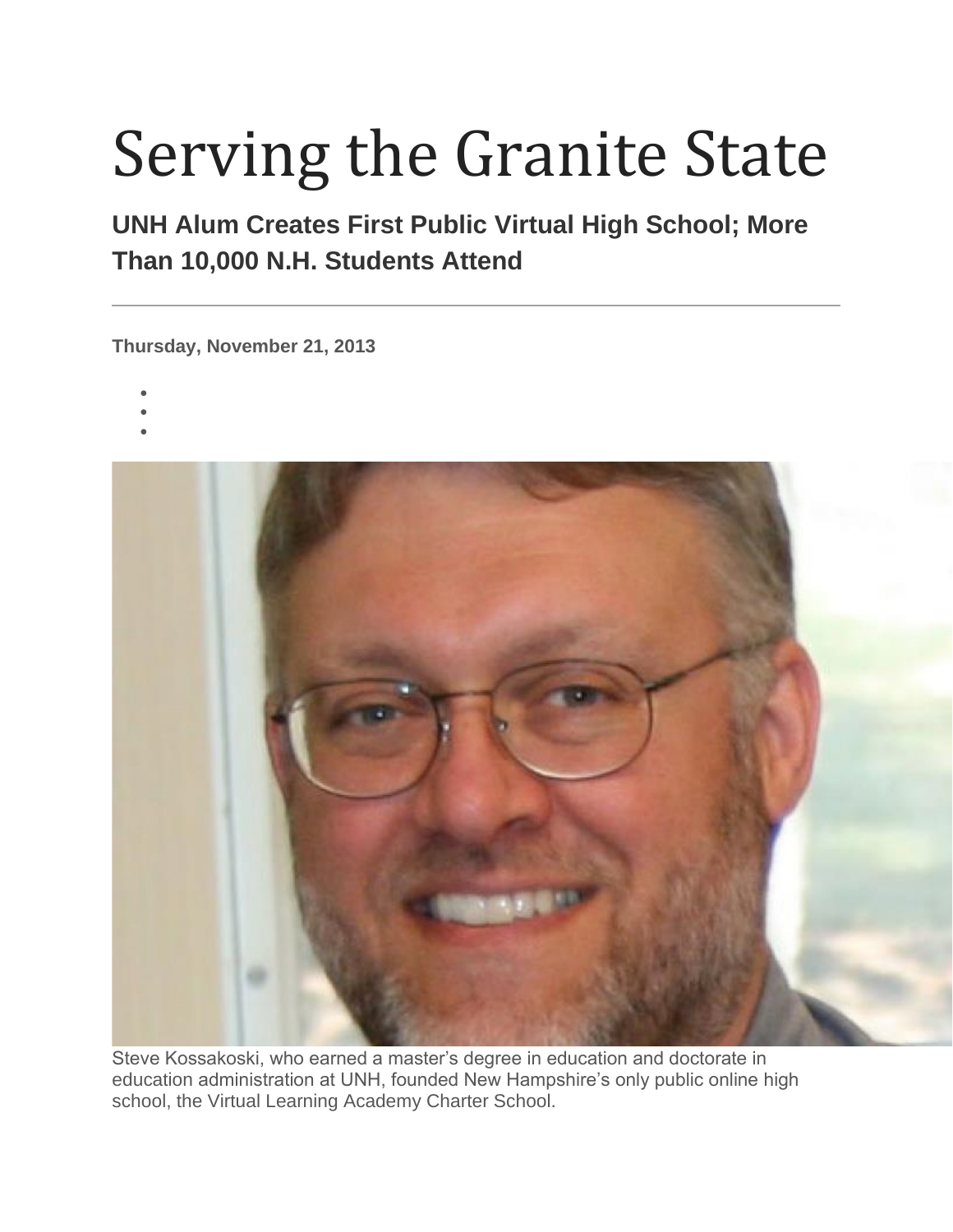New Hampshire public high school students who need remedial education, want accelerated courses, or are looking for more flexibility in their course schedule today can turn to New Hampshire's only public online high school – Virtual Learning Academy Charter School – which was the brainchild of UNH education alum Steve Kossakoski.

"We feel we can help kids everywhere and we want to push the envelope as far as the future of education. I don't believe traditional school should or would go away, but we should open all the doors to allow kids to learn in a way that is in their best interest," says Kossakoski, who earned a master's degree in education in 1993 and doctorate in education administration in 2000 at UNH.

Kossakoski started Virtual Learning Academy Charter School (VLACS) in May 2007. The idea was borne out of his work in SAU 17, which serves the Sanborn region, where he served as a technology teacher, coach and director of technology. Kossakoski was the assistant superintendent of SAU 16, which serves the Exeter and Stratham area, when he left to became the CEO of the state's first virtual independent public charter school.

A nonprofit, VLACS is publicly funded like traditional public K-12 schools and is administratively located in Exeter. Any New Hampshire resident under 21 can attend VLACS for free. Most of VLACS students are part-time students who attend a New Hampshire public school. The rest of the students are home-schooled students, private-school students, or students who dropped out of high school.

VLACS enrollment has skyrocketed from 350 students at its inception to more than 10,000 today. It is the eighth largest virtual high school in the nation. VLACS students reside in all of New Hampshire's 10 counties, and many hail from rural communities such as Etna, a small 800-person village located within the town of Hanover.

"We encourage all students to enroll regardless of their technological capabilities, perceived level of motivation, or organizational skills. In fact, we find that many so-called 'unmotivated' students blossom in an online environment where they receive one-onone attention from instructors," Kossakoski says.

VLACS offers more than 100 courses for students in sixth through 12th grade, including dual college credit courses and advanced placement (AP) courses. Kossakoski hopes that someday students will be able to earn an associate's degree while still in high school. Classes are all online, flexible, and self-paced. Classes are course-based and have specific competencies integrated into each one.

Students read traditional high school textbooks and spend a considerable amount of time outside of class working on projects to meet course competencies and having experiences that tie directly to their in-class learning. For example, for a government class, students might volunteer with a political campaign or work in a town office.

Steve Chamberlin, superintendent of the Hopkinton School District and a UNH doctoral student in education, says VLACS allows all schools, but specifically small schools, to personalize learning, from offering courses schools cannot offer or offering courses that provide increased flexibility in a student's schedule.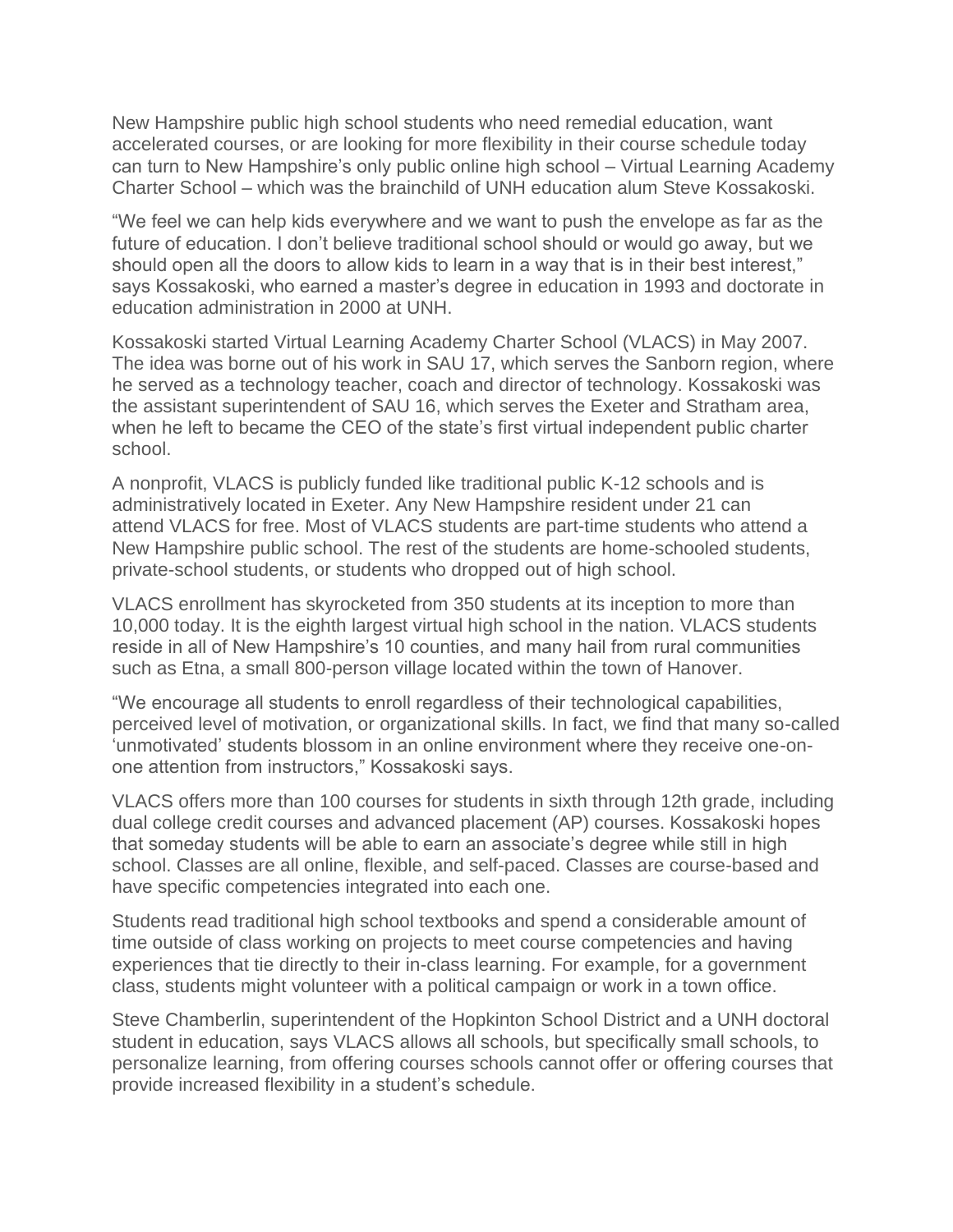"VLACS also offers the opportunity for students to accelerate their learning. This any place, any time educational model is blending educational opportunities with our programmatic offerings. For the right student, one with self-discipline and technological passion, it has been a great asset," Chamberlin says.

Students work closely with their teachers, who also get to know the parents of their students. Barbara Higgins, a VLACS fitness and health instructor and a member of the Concord School District School Board, says her connections with her VLACS students are closer than she ever was able to have with her in-class students.

"Students are much more open and personal in their responses in a one-to-one setting. As a health educator I find that students are more willing to ask questions because they aren't raising their hand in front of 29 peers, and I am not answering them that way. By the time a student finishes a class, I have come to know them and their family in a way that could never happen in a public school. The avenues for meaningful connections between students and parents that VLACS provides are what make online learning so wonderful," Higgins says.

Jeff Nawrocki '82, president of JSN Associates Inc., says his four children attend VLACS so that they have time to compete as ski racers.

"From a parent perspective, this opens up a lot of options for kids who may wish to pursue nontraditional interests. Our kids move up north for the winters and use VLACS to satisfy their education for the two quarters they are away from their home high school," says Nawrocki, who skied for UNH as an undergraduate in civil engineering.

"VLACS is not easy. It is very challenging, and kids definitely need self-motivation to keep up with it," he says.

Students credit VLACS for inspiring personal growth, improved time management skills and independence. Karen Sarosiek of Stratham graduated from VLACS in 2011 as a New Hampshire Scholar, which recognizes students who complete at least three years of college prep or honors classes in math, science and English. She now is a sophomore at UNH studying geophysics and plans to work in the oil industry or ocean biological field after graduation.

"I gained skills in VLACS that some students have to wait until college to learn. I learned presentation skills, phone skills, self-motivation skills, and accountability skills. These most definitely prepared me for my college career," Sarosiek says. "I also made some of the best friends of my life through VLACS."

[To learn more about VLACS visit www.vlacs.org.](https://www.google.com/search?client=safari&rls=en&q=visit+www.vlacs.org&ie=UTF-8&oe=UTF-8)

## Originally published by:

UNH Today

• WRITTEN BY: [Staff writer](https://www.unh.edu/unhtoday/contributor/staff-writer) | Communications and Public Affairs